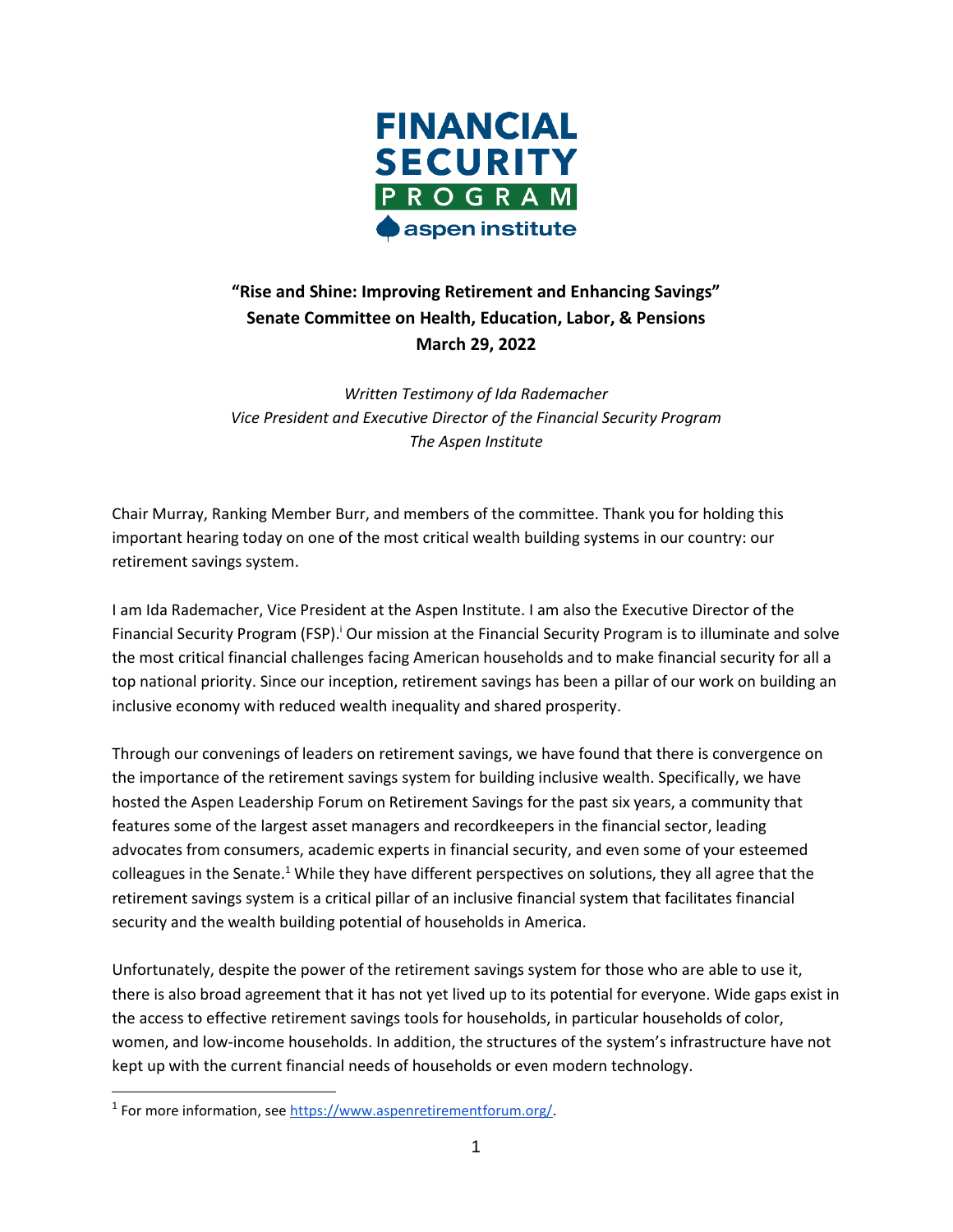In my testimony today, I will briefly highlight the importance of retirement savings as a generator of wealth, and what that means for financial security at the household level. Second, I will review the gaps that we see in the system and potential solutions available to you and your colleagues to address those gaps, in particular focusing on access, portability, and cash flow in retirement (otherwise known as lifetime income). Finally, I want to highlight the potential you all have right now to boost emergency savings through the retirement system by supporting innovative savings options for employers and households in a way that safeguards retirement funds, helps households weather unexpected emergencies, and can set low- and moderate-income households up to succeed in building wealth in the long term.

#### **The Retirement Savings System is a Pillar of the Future of Wealth**

Retirement savings are one of the largest sources of household wealth in the United States, second only to home equity in its overall asset value on an average American household balance sheet.<sup>"</sup> This wealth building potential is important not just for the rich - everyone needs wealth to thrive. Not having wealth leaves people less able to invest in economic mobility; support family, community, and future generations; care for their health and well-being; and feel a sense of control and dignity in life. For a large share of people and families in America, wealth is out of reach – and without it, financial security is nearly impossible.

Everyone in America deserves to be able to build wealth - that is implicit in the Declaration of Independence's foundational claim, that all people have unalienable rights to life, liberty, and the pursuit of happiness. That has not, however, been most people's experience throughout United States history, which is filled with peoples' struggles to have equal access to both the financial stability that is a prerequisite for wealth building and the financial tools needed to turn resources into durable wealth.

In the United States, having some amount of personal wealth is necessary to thrive, due in part to the "great risk shift" of the past several decades (e.g., the replacement of pensions with  $401(k)s$ ), the financialization of private industries and social institutions alike, and public systems' reliance on private markets to deliver household supports and services. In this context, wealth is often a prerequisite for people to maintain stability in their lives when they inevitably face challenges, to experience upward economic mobility, and maintain physical and mental health. This makes wealth building a high-stakes endeavor for individuals and families, impacting far more than just their finances.

My research team has identified five primary functions of wealth.<sup>iii</sup>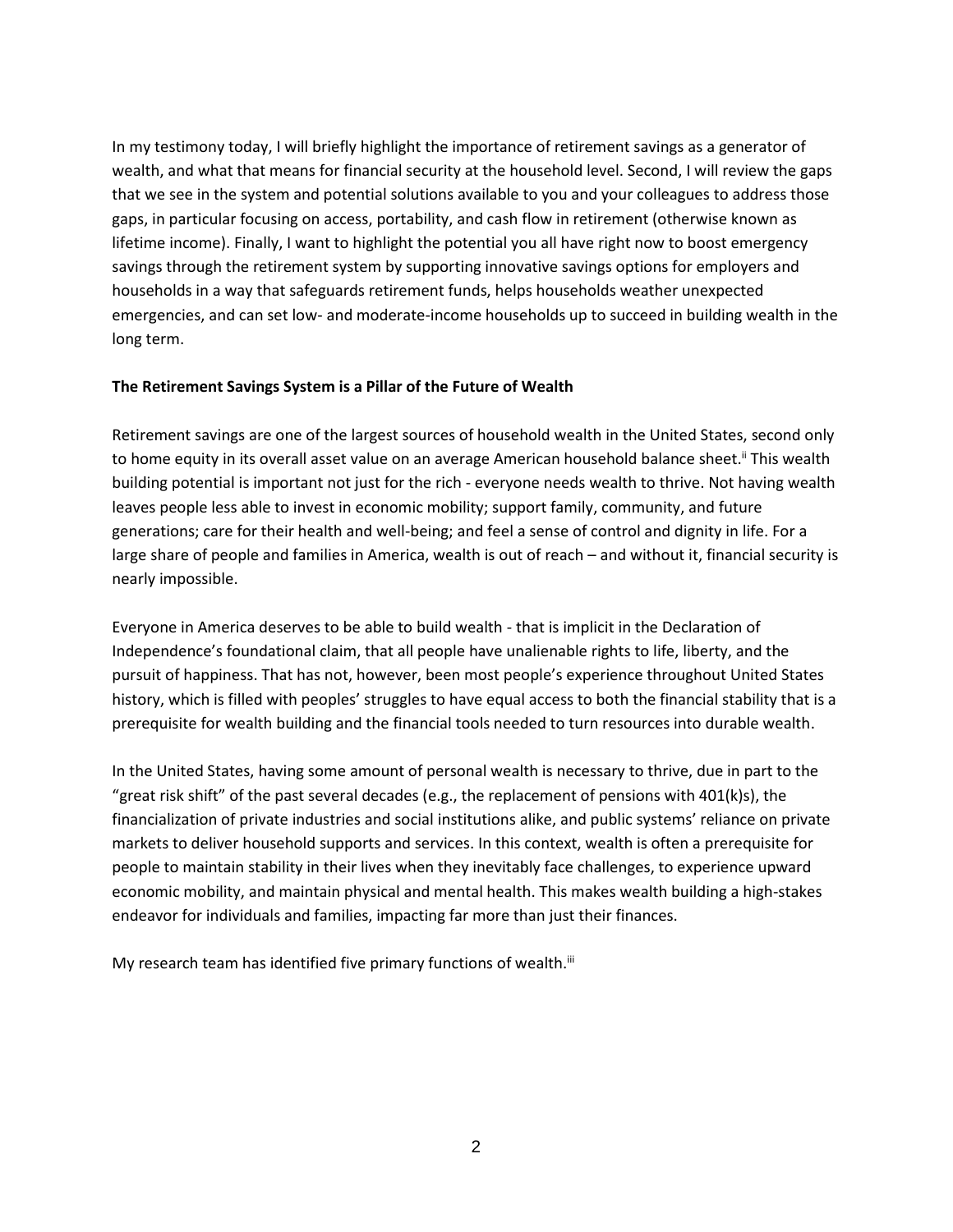



- 1. **Wealth provides resilience.** It protects people's ability to meet their needs and keep working toward their goals in the face of volatility of income and expenses. It also allows individuals to provide support and resilience to others in their social networks and communities.
- 2. **Wealth enables investments in mobility.** It allows people to make investments that can boost their income, stabilize or reduce their costs of living, and grow their wealth. People use their wealth to build more wealth over time by investing in appreciating assets (primarily homes and stocks). As people accumulate wealth, they invest in themselves and their families via higher education, entrepreneurship, and homeownership. Those with significant amounts also boost their household's current, regular cash flow through assets that generate rental income or dividend payments—this virtuous cycle creates more resources to invest and benefit from compound interest.
- 3. **Wealth enables intergenerational support.** Having wealth allows people to endow the next generation with resilience, mobility, and opportunity. People share their wealth with their families and others during their lifetimes through gifting money or assets such as vehicles or businesses, paying for others' higher education, or providing seed money for others' businesses. Those who have significant wealth can also pass it down through inheritances of money and other assets. These transfers provide recipients with a built-in safety net that they can draw on in times of need and build upon for future generations.
- 4. **Wealth supports health and quality of life.** Having wealth provides breathing room and flexibility that are beneficial to people's well-being. Financial insecurity and debt are associated with mental health challenges such as anxiety and depression, and physical health conditions including weight fluctuations, higher blood pressure, and increased risk of stroke.<sup>iv</sup> In that sense, wealth can serve as preventative care. Wealth can also bolster the health and well-being of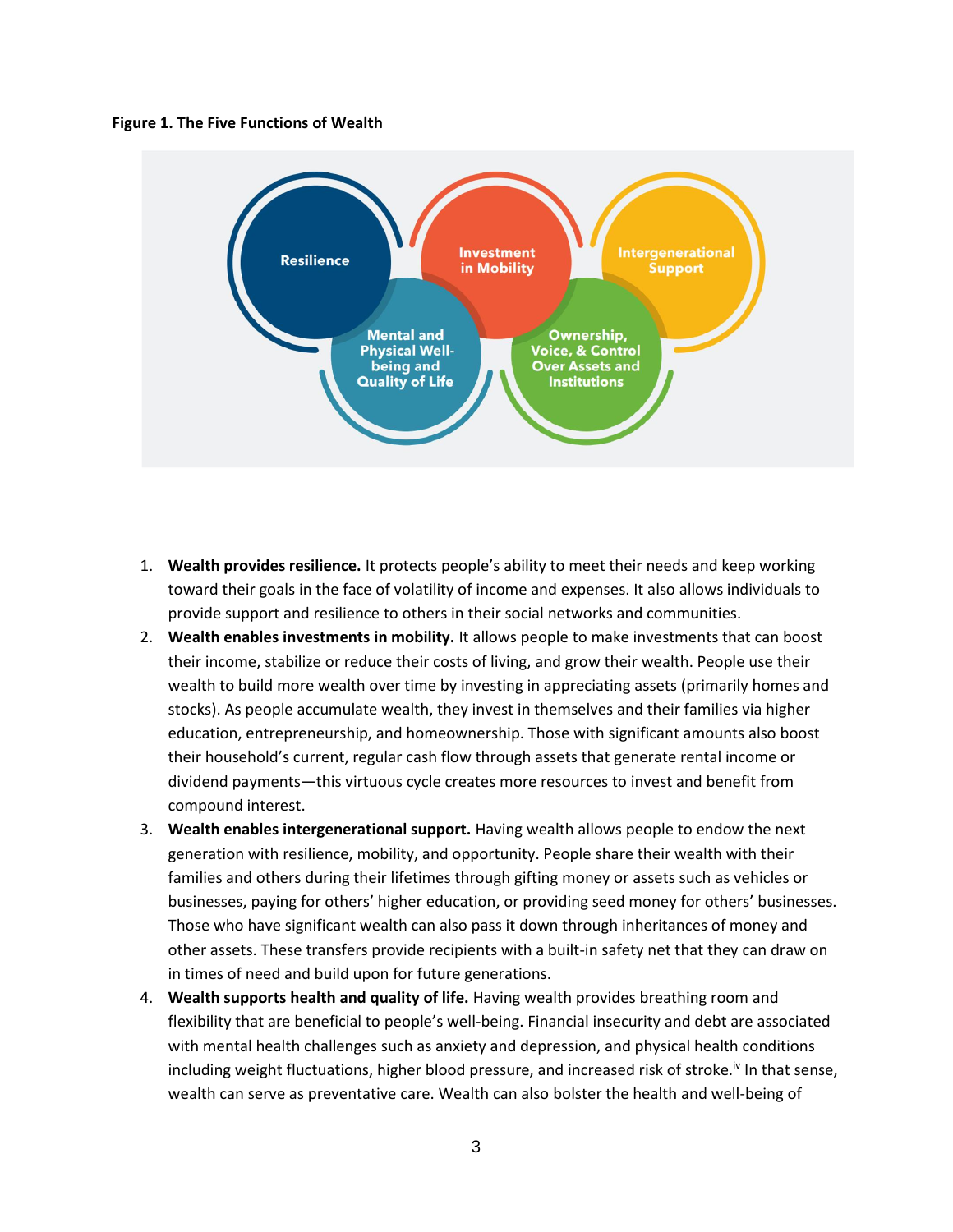people living with health conditions or disabilities that require regular treatment. Wealth contributes to quality of life by providing options and reducing the need to make unwanted tradeoffs. Non-labor income generated by assets such as real estate or financial investments can allow people to work fewer hours to make ends meet.

5. **Wealth provides a sense of ownership, voice, and control.** Asset ownership affords people decision-making power. At the household level, that could be the power to choose where to live based on proximity to schools and jobs, instead of solely on cost of living. Wealth can also affect people's social and political engagement, thus benefiting entire communities. On the other hand, financial insecurity depresses political participation and civic engagement. $y$ 

It is for these reasons that a thriving and inclusive retirement savings system is necessary for the financial security of all in America. Too often conversations about retirement savings carry an implicit or explicit assumption that low- or moderate-income Americans don't need savings because Social Security replaces much of their income. Given the critical nature of wealth to personal and community resilience, quality of life, and the deep desire of households across the income spectrum to leave something behind for future generations, that claim is clearly false. It is essential that we build a retirement savings system that works for everyone.

Unfortunately, while many are able to effectively invest in retirement savings, far too many others do not have access to this powerful system. Account ownership and balances are distributed unevenly across socioeconomic groups, and particularly across racial groups. For everyone to have a secure retirement, everyone needs access to retirement savings accounts with high-quality features, regardless of where they work or how much they are paid.

#### **Persistent Gaps Exist in the Retirement Savings System, but Solutions Exist**

#### *Far Too Many Lack Access to Workplace Retirement Savings*

At each of the previous gatherings of the Aspen Leadership Forum on Retirement Savings, a dominant theme has been how to fully extend access to the approximately 40 million workers in America who currently lack access to a workplace retirement savings plan. In addition to leaving millions of workers without sufficient resources upon retirement, these gaps in retirement plan access contribute to growing wealth inequality in the United States.

In 1989, the poorest half of the population owned three percent of the nation's wealth; in 2013, it was just one percent. Over that period, wealth accumulation has overwhelmingly shifted to older, collegeeducated, white families.<sup>vi</sup> In 2019, the net worth of a typical white household was nearly eight times greater than that of a Black household.<sup>vii</sup>

Black and Hispanic/Latino workers' disproportionate lack of access to workplace retirement savings plans has deepened racial wealth inequality. In 2016 the typical Black household had 46 percent of the retirement wealth of the typical white household, and the typical Hispanic/Latino household had 49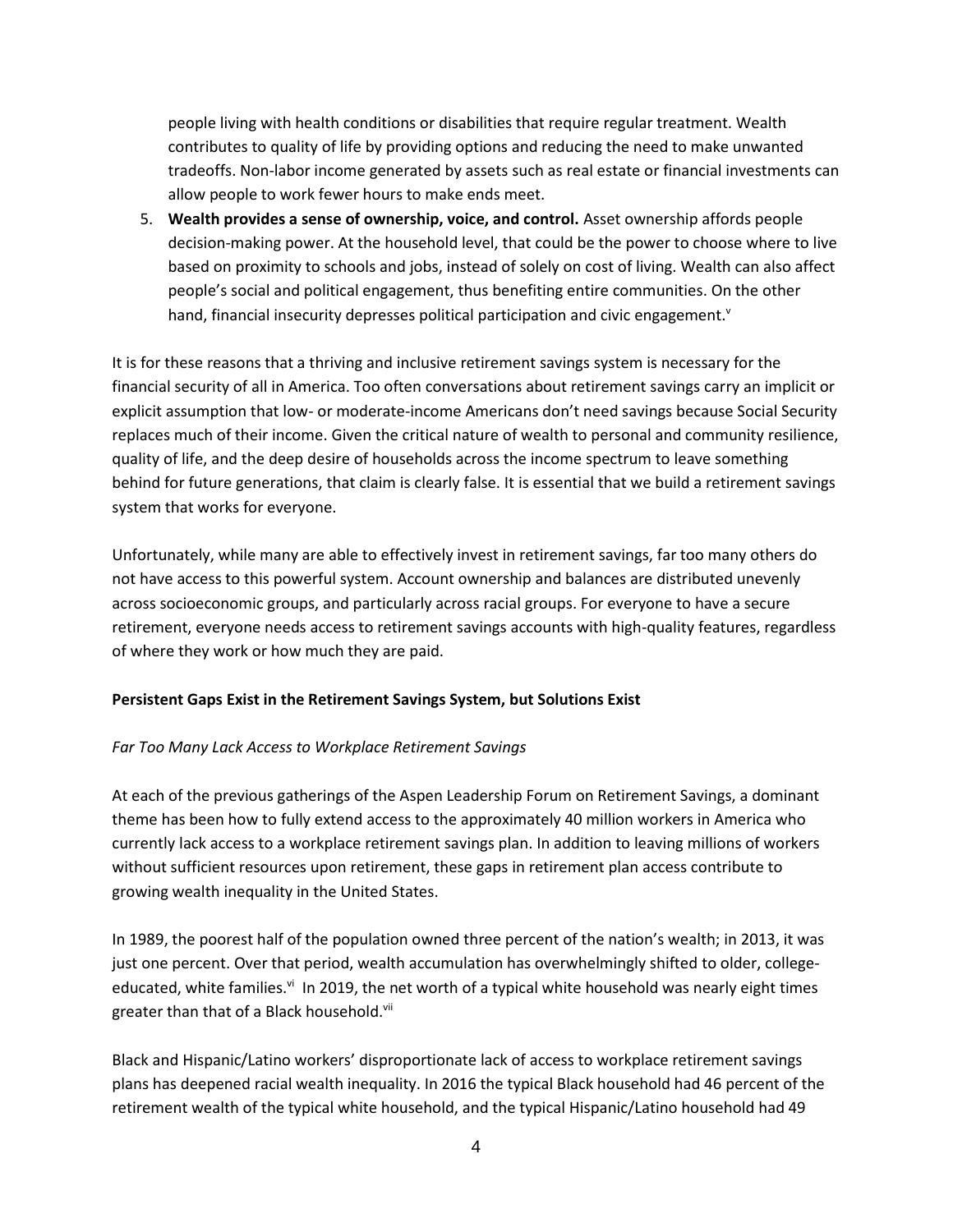percent of the retirement wealth of a white household.<sup>viif</sup> The gap in access to workplace retirement savings is driven by the fact that many people are either employed by small businesses that do not offer savings plans, make their living as contingent or contract workers who do not have access to benefits, are part time employees, or are independent contractors or otherwise self-employed and thus disconnected from a primary employer.

There is a generational wealth divide as well. Americans born in the 1960s have accumulated 11 percent less wealth than earlier generations at a similar age, while those born in the 1970s have an average of 18 percent less. Those born in the 1980s are 34 percent less wealthy than expected.<sup>ix</sup>

Women also face retirement savings hurdles higher than those of men. Women are less wealthy overall than men, owning 32 cents on every dollar owned by men.<sup>x</sup> They are also much much more likely than men to have part-time jobs, which are about half as likely to offer a retirement savings benefit. $x_i$ Consequently, it is unsurprising that the pandemic hit female savers hard. During the pandemic, just 41 percent of women said they would be able to continue saving for their retirement compared to 58 percent of men.<sup>xii</sup>

There are promising, bipartisan solutions for policymakers to take action to begin to close these gaps. Further expanding coverage to additional part-time workers is one such solution that has received bipartisan support. Increasing that coverage would help boost women's access to retirement savings in particular, who are more than twice as likely as men to voluntarily work in part-time jobs.<sup>xiii</sup>

Increasing coverage must be a priority—and that coverage must include access to automatic enrollment. When workers have access to payroll deduction-based retirement programs, they are 15 times more likely to save. $\frac{x}{x}$  Offer automatic enrollment and they're 18 times more likely. $\frac{x}{x}$  Allowing for automatic re-enrollment into retirement savings plans is a promising policy that would build on the success of automatic enrollment to ensure we can provide multiple opportunities for workers to jump start their retirement savings.

Expanding the market for Multiple Employer Plans (MEPs) or Pooled Employer Plans (PEPs) to include more workers, such as those at nonprofit organizations, could also move the needle on worker access to workplace retirement savings plans. While MEPs and PEPs are still in early development in the market, there is potential for them to lower costs for smaller employers to offer retirement benefits by providing economies of scale closer to those achieved by larger businesses. Currently, 58 percent of businesses with fewer than 100 employees offer any sort of retirement benefit, compared to 92 percent of businesses with 500 workers or more.<sup>xvi</sup> Any movement towards closing that gap would be an important step towards closing the access gap.

These are incremental steps toward closing the access gap for retirement savings. More change will be needed for us to truly close those gaps, but I hope policies like these can lay a bipartisan foundation for future improvements to achieve true inclusion in the retirement savings system.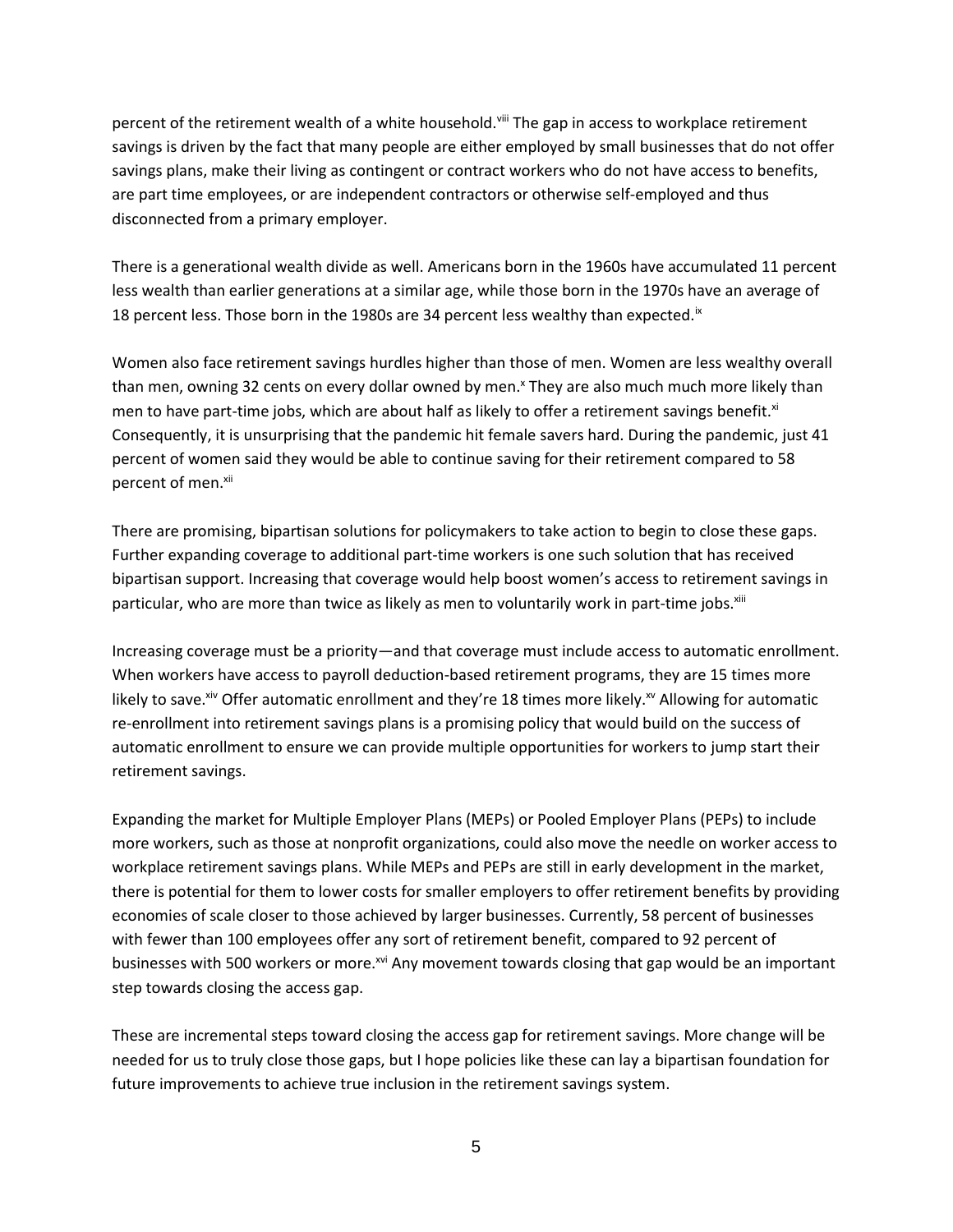#### *Lack of Portability of Retirement Savings Leaves the System in the 20th Century*

According to the Bureau of Labor Statistics, the average worker changes jobs 12 times over the course of a career and those with access to 401(k) plans are faced each time with rolling over or cashing out their savings.<sup>xvii</sup> Roughly five million workers per year have less than \$5,000 in their employee sponsored plans when they leave a job, and absent clear guidelines for maintaining those programs, some 75 percent choose to take the money out of the plan, usually triggering a taxable event and incurring a penalty if the worker is younger than 59½.<sup>xviii</sup> All kinds of leakage—including at job change, hardship withdrawals, and loans—leads to retirement savings that are 25 percent lower on average by the time a worker reaches age 60.xix The lost savings from job changes alone total between \$60 billion and \$105 billion each year.<sup>xx</sup>

Having access to a retirement plan and then choosing to invest in it is an obviously critical one-two punch, but only if those savings remain stashed away until retirement. The onus for rolling over 401(k) plans falls almost entirely on workers themselves, and that means many of them liquidate those accounts each time they change jobs, irrespective of any pressing financial needs. That leakage, needless or not, undermines overall savings and jeopardizes long-term security.

The retirement savings industry is fragmented, and that fragmentation results in workers' savings plans being scattered among a number of different financial institutions, with no centralized database to track or manage those savings. This is a significant and increasing problem; one study has found that almost 3 percent of retirees own an abandoned retirement account, and that percentage is increasing over time.<sup>xxi</sup> Industry leaders have sought for years to improve the portability of the system, but policy and business practices designed for other goals have created a system that no one leader can fix alone.

This problem is not just a technical problem for the retirement savings system—it also has disproportionate effects on savers of color. In particular, Black and Hispanic/Latino savers are more likely to own small accounts, which are most likely to be lost during working years.<sup>xxii</sup> Recognizing this problem, both the National Urban League and the National Association for the Advancement of Colored People (NAACP) recently endorsed auto-portability as an important step to closing the racial wealth gap.xxiii

In addition to policies that smooth the way for automatic portability in the retirement system, we also must help savers who have been harmed by the lack of portability in the system. One possibility is a retirement savings "Lost and Found" that savers who have lost track of their retirement account can search to find their account and plan administrator. Solutions like this, and others that reduce the burden on individuals to roll over their retirement savings and make retirement benefits truly portable, are vital to ensure the retirement savings system is designed for the needs of the 21st century workforce.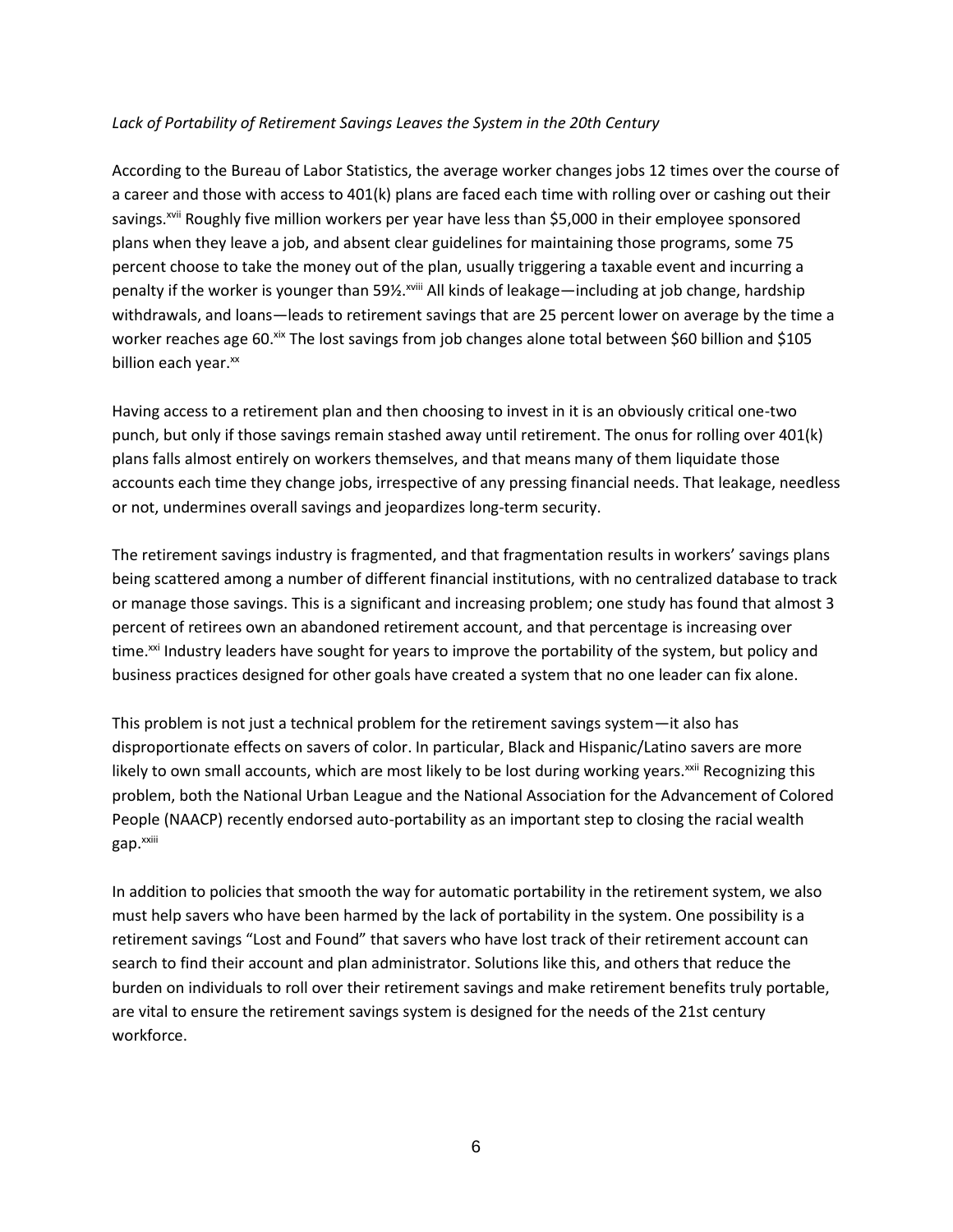#### *Innovation is Needed to Create Lifetime Income Streams in Retirement for All*

Routinely positive cash flow is the foundation of financial stability and security. This is true both during the period of one's working life as well as in retirement. Social Security is the core of the monthly regular income stream for the majority of American retirees, but by most metrics Social Security replaces less than half of pre-retirement wages for the typical worker.<sup>xxiv</sup> Retirement savings can supplement Social Security to provide routinely positive cash flow.

Despite the need for cash flow in retirement, people can struggle to effectively make sense of all the factors that affect how they should use their savings in retirement. From having no idea about how much income their savings will produce to unknowable health care costs to a poor understanding of longevity expectations, most retirement savers do not know what lies ahead for them financially. Workers currently receive little guidance from employers or retirement-plan sponsors on the subject, and while that continues to be the case they will be at risk of making costly mistakes when they begin to draw on their savings during retirement.

Absent other direction, required minimum distributions (RMDs)—the base amount retirees have to take each year from their retirement plans once they reach age 72—have become the de facto determinant for how much to withdraw for some retirees. But RMDs were never intended to serve this function, and the fact that they have taken on that role in some cases highlights the need for more and better advice and tools.

Private sector leaders are busy now building new products and improving the information provided to those in or near the decumulation phase of retirement savings, supported by tools that policymakers have provided them in past legislation. However, it continues to be an issue that the committee should monitor, as more policy will undoubtedly be needed to address the cash flow needs of retirees in the future.

## **Emergency Savings is a Promising Solution to Protect Financial Security and Safeguard Retirement Savings**

Finally, I want to raise a key opportunity for the committee to strengthen the retirement savings system and have it serve the greatest number of American workers successfully. That opportunity relates to supporting households in saving for emergencies. This tool is both essential to help people weather financial shocks and prevent them from needing to turn to retirement savings when emergencies occur. Policy and market innovation in the retirement savings system has taught us lessons about how to design emergency savings tools to help workers save more effectively and, in the long run, become more likely to participate in retirement savings.

In 2017 researchers at the Consumer Financial Protection Bureau (CFPB) found that having short-term, liquid savings to smooth volatile income and expenses or to cover unexpected financial emergencies was the single factor most highly correlated with household financial well-being.xxv A 2022 study by the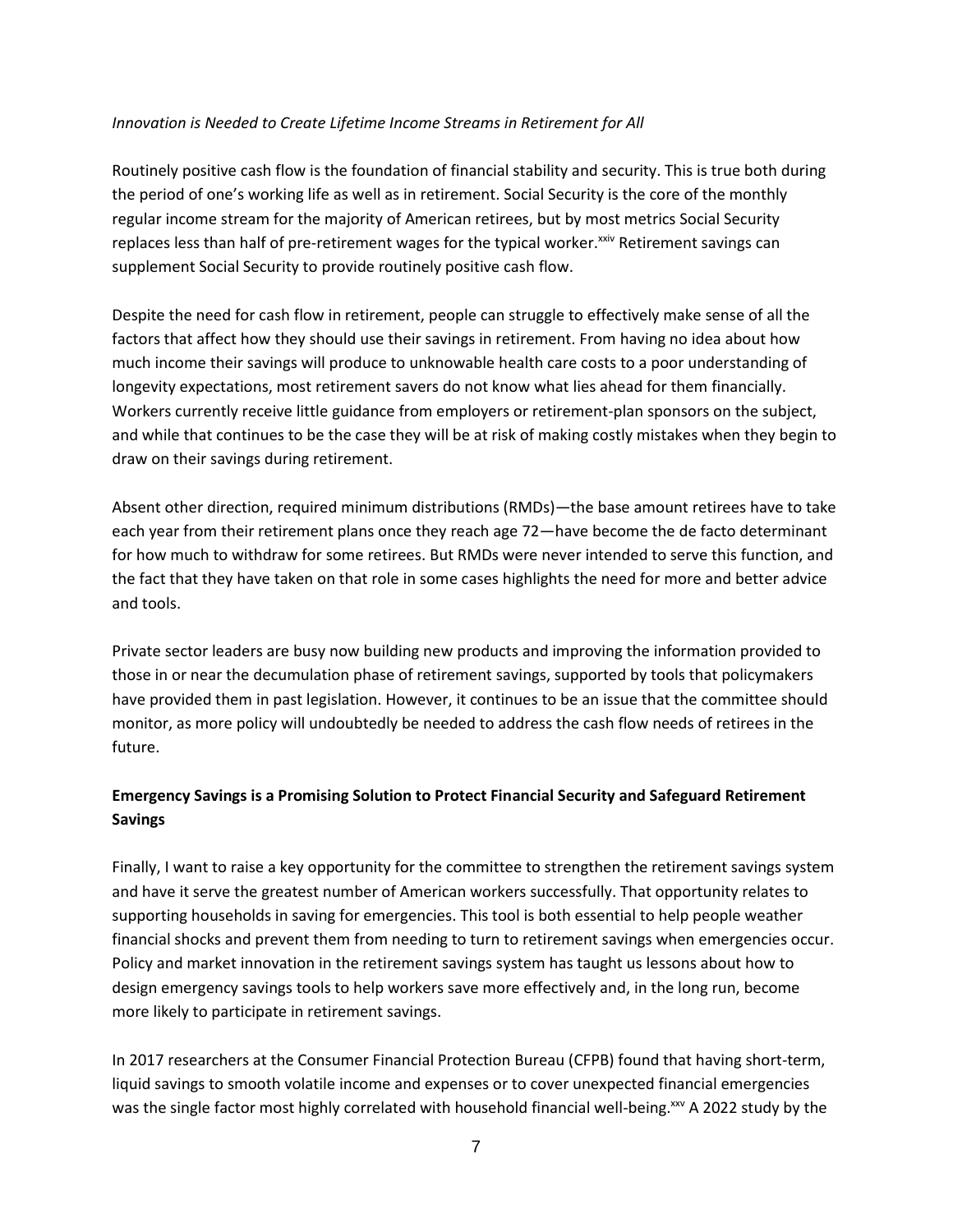CFPB confirmed the importance of emergency savings, finding that households with emergency savings were substantially less likely to overdraft, take on high-interest debt, or withdraw early from their retirement savings.<sup>xxvi</sup> But a recent survey by the Bipartisan Policy Center found that 45% of Americans could not cover an unexpected \$400 expense without borrowing or selling something.<sup>xxvii</sup>

Our research has found that emergency savings was a particularly important lifeline for families during the economic crisis caused by COVID-19, with 73% of Americans reporting a reduction in their income during 2020.<sup>xxviii</sup> A recent survey we conducted with Morningstar, the Defined Contribution Institutional Investment Association, and NORC at the University of Chicago found that families who had emergency savings before the pandemic were much better able to maintain their financial health than those who did not.<sup>xxix</sup> We also found that emergency savings were very effective in safeguarding against retirement withdrawals: households with at least \$1,000 in emergency savings were half as likely to withdraw from their workplace retirement savings accounts.<sup>xxx</sup>

Unfortunately, existing emergency savings solutions do not meet the needs of millions of people, regardless of income. In part, this is because it is difficult for financial services providers to profitably offer low-balance savings accounts with frequent contributions and withdrawals. Additionally, as we have seen around the globe, human behavior can be a significant obstacle to saving. Retirement savings has been one of the most successful savings vehicles available to Americans, and its success is largely thanks to locating retirement savings at the workplace. This allows savings to be easily automated through payroll deduction when offered by an employer. Research has shown that making it easier to save when people have an influx of funds, such as a paycheck or when receiving a tax refund, is one of the most effective strategies to boost savings. Unfortunately, options like these are seldom available for emergency savings in the way they are for retirement savings.

Given the barriers to emergency savings for people up and down the income spectrum and reflecting on the success of payroll deduction retirement savings programs for those who have access to one, the workplace represents a high-potential platform for high-quality, low-cost, automatic emergency savings tools. Fortunately, employers have begun to take note of the deep need workers have for emergency savings. In 2019, 79% of employers in America reported that their employees were struggling financially, and 58% of employers were concerned that their employees were unprepared to meet unexpected financial challenges.<sup>xxi</sup> Workers' financial challenges are both a household problem and a business problem: one study estimated that employees' financial stress could cost businesses up to \$250 billion per year in reduced productivity.<sup>xxxii</sup> These trends, compounded by the financial crises faced by households during COVID-19, have sparked new employer interest in offering workplace emergency savings.

While access to workplace emergency savings remains low, some employers have begun to design and build products that provide these tools in the workplace. UPS, in collaboration with the national nonprofit Commonwealth and the Blackrock Emergency Savings Initiative, rolled out its emergency savings plan program for more than 90,000 workers in October 2020.<sup>xxxiii</sup> UPS allows workers to contribute both to their 401(k) and an emergency savings option within the account, using after-tax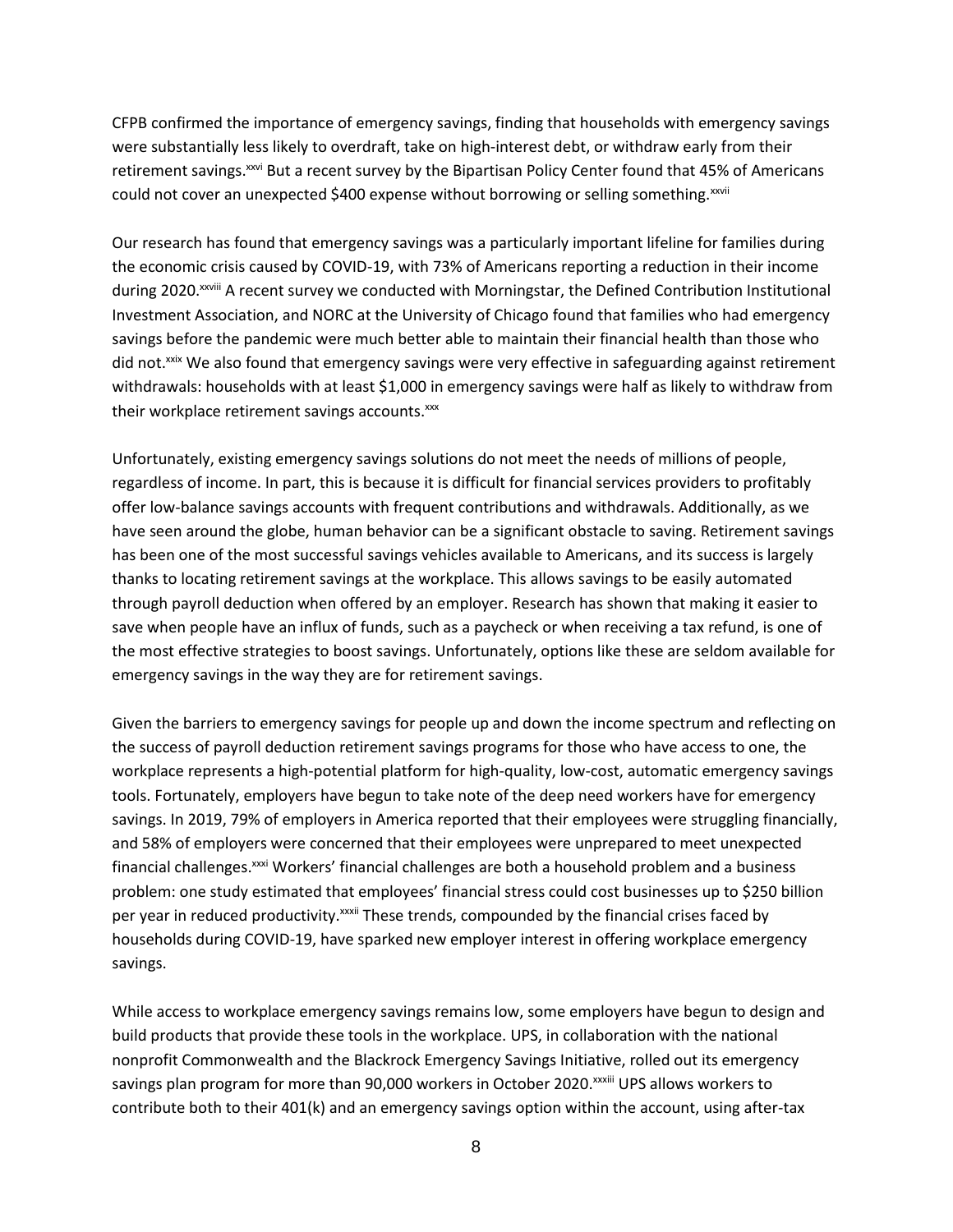payroll deductions. Plan participants have full access to their emergency savings contributions and the ability to roll over earnings to their retirement accounts to avoid early withdrawal penalties.<sup>xxxiv</sup>

In addition to the benefit for employers, workers benefit from increased access to emergency savings. As the name suggests, households use emergency savings to pay for unexpected expenses, like a blownout tire, a leaky roof, or a medical emergency. Emergency savings can also help households smooth consumption, especially when an income "dip" — increasingly common as income volatility continues to rise in America — means that a household will not have enough money to pay the bills.<sup>xxxv</sup> Even a small amount of emergency savings can help low- and moderate-income families weather a drop in income. Saverlife, a national nonprofit focused on helping families save, found that lower-income households with as little as \$250 in savings were less likely to be evicted, delay paying bills, or turn to high-cost credit alternatives, such as payday loans.<sup>xxxvi</sup>

Your current work on retirement savings provides a unique opportunity to advance policies that will give people more tools to save for emergencies. Earlier this year we published principles for emergency savings policy with the AARP Public Policy Institute, the Bipartisan Policy Center, Commonwealth, and Saverlife to help provide you and your colleagues best practices for designing emergency savings policy: xxxvii

- Allow for automatic enrollment in workplace emergency savings
- Ensure emergency savings are their own "bucket" of savings
- Allow for a wide range of options, especially for low- and moderate-income households
- Design emergency savings to meet household needs
- Safeguard retirement savings

Of these principles, I want to highlight in particular allowing for automatic enrollment in workplace emergency savings. While a growing number of employers have started offering emergency savings accounts to their workers, participation is hampered by the inability to automatically enroll employees. For example, in a retirement-linked emergency savings program in the UK, while nearly 60% of employees at one employer believed that these savings accounts would benefit them, just over 1% of eligible employees signed up for the plan when not automatically enrolled.<sup>xxxviii</sup> Automatic enrollment in such plans would significantly boost participation of people who know those programs would help them, and easy opt out options would be available for those who do not wish to participate.

When automatic enrollment became a standard feature of 401(k) plans in the US, participation nearly doubled, with 93% of new hires contributing. XXXIX Automatic enrollment also dramatically increased participation among younger, lower-income, and female employees. Automatic enrollment can help ensure equitable access and participation to emergency savings plans in the workforce.

This is a particular opportunity for your committee because the barriers to automatic enrollment in emergency savings that are linked to retirement plans ("sidecar" accounts)<sup>xl</sup> face the same barriers to automatic enrollment that retirement savings faced twenty years ago. XII Similar policies that allow for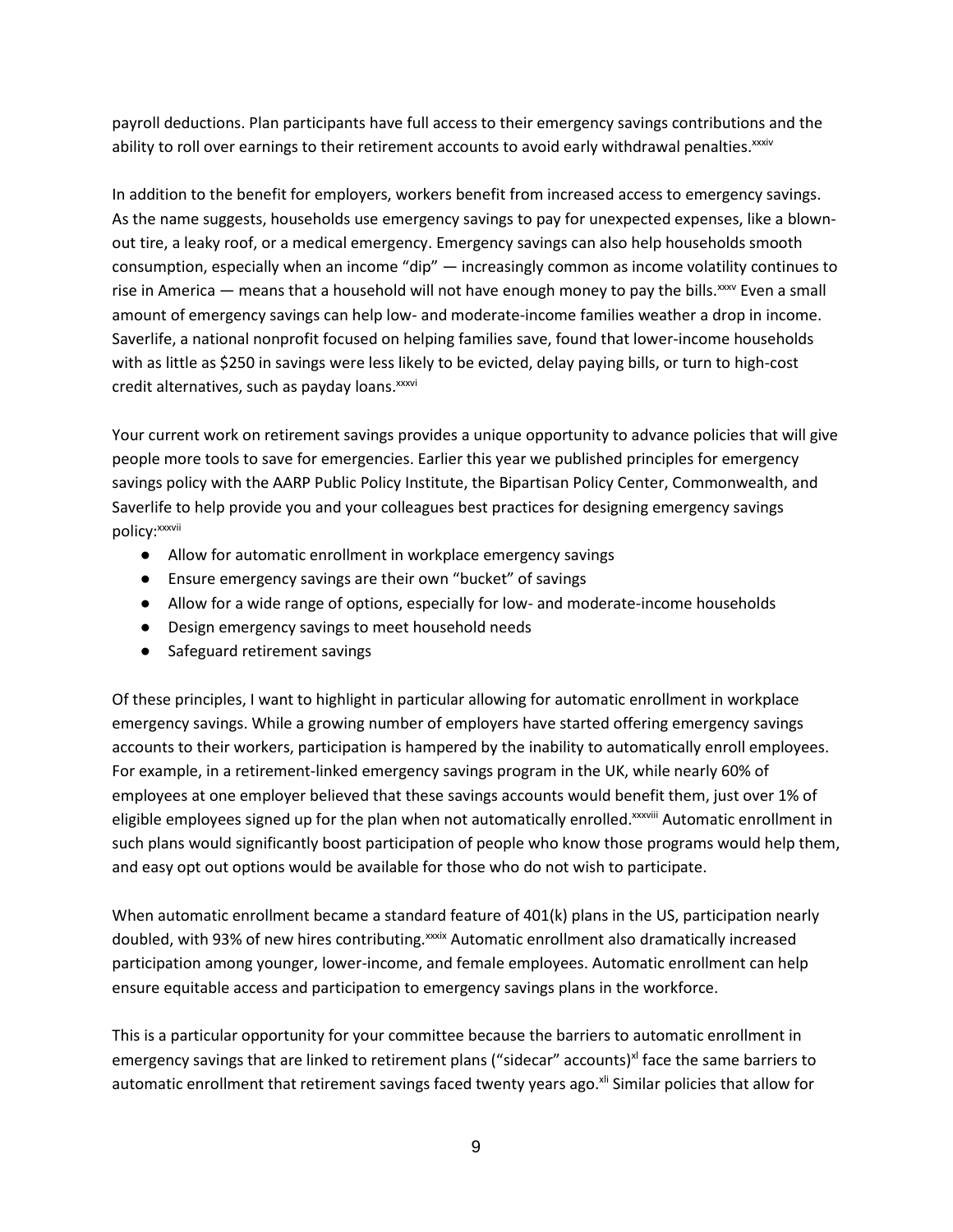automatic enrollment in workplace emergency savings plans across the country would be essential to giving businesses the ability to offer high quality emergency savings plans to their employees.

The financial insecurity caused by COVID-19 and growing employer and worker demand for better emergency savings tools have made this an ideal time for action on emergency savings policy. The committee should not pass on the current opportunity to support bipartisan measures that provide important tools for households save for emergencies at the workplace, at tax time, or in other ways that meet the needs of households.

### **Conclusion: Retirement Savings is a Bipartisan Opportunity to Boost Financial Security**

I want to thank you again and commend the committee for your leadership on the critical issue of retirement savings. Supporting retirement savers has long been a bipartisan bright spot in Congress, and I am grateful to you for carrying that tradition forward. I hope my testimony today has demonstrated the critical importance of retirement savings as a wealth building tool for households, highlighted the key opportunities we have to address gaps in the retirement savings system, and shown the unique opportunity you have before you to boost emergency savings to bolster financial stability and protect retirement savings.

[www.huduser.gov/portal/periodicals/cityscpe/vol11num3/ch10.html.](http://www.huduser.gov/portal/periodicals/cityscpe/vol11num3/ch10.html)

<sup>i</sup> <https://www.aspeninstitute.org/programs/financial-security-program/>

ii Andres, Karen Biddle and David C. John. "Achieving a Holistic, Inclusive, People-Centric Retirement Savings System." *The Future of Building Wealth: Brief Essays on the Best Ideas to Build Wealth-For Everyone.* Aspen Institute Financial Security Program, July 2021. [https://live-future-of-building-wealth.pantheonsite.io/wp](https://live-future-of-building-wealth.pantheonsite.io/wp-content/uploads/2021/09/Sec5-Ch44-Andres-John.pdf)[content/uploads/2021/09/Sec5-Ch44-Andres-John.pdf](https://live-future-of-building-wealth.pantheonsite.io/wp-content/uploads/2021/09/Sec5-Ch44-Andres-John.pdf)

iii Elmi, Sheida and Bianca Lopez. "Foundations of a New Wealth Agenda: A Research Primer on Wealth Building for All." Aspen Institute Financial Security Program, November 2021.

[https://www.aspeninstitute.org/publications/foundations-of-a-new-wealth-agenda-a-research-primer-on-wealth](https://www.aspeninstitute.org/publications/foundations-of-a-new-wealth-agenda-a-research-primer-on-wealth-building-for-all/)[building-for-all/](https://www.aspeninstitute.org/publications/foundations-of-a-new-wealth-agenda-a-research-primer-on-wealth-building-for-all/)

iv Sweet, Elizabeth, Arijit Nandi, Emma Adam, and Thomas McDaded. "The High Price of Debt: Household financial debt and its impact on mental and physical health." *Social Science & Medicine,* Vol. 91: 94-100, May 16, 2013. [https://www.ncbi.nlm.nih.gov/pmc/articles/PMC3718010/.](https://www.ncbi.nlm.nih.gov/pmc/articles/PMC3718010/)

<sup>v</sup> Keeter, Scott, Carroll Doherty, and Rachel Weisel. "The Politics of Financial Insecurity: A Democratic Tilt, Undercut by Low Participation." Pew Research Center, January 8, 2015.

[https://www.pewresearch.org/politics/2015/01/08/the-politics-of-financial-insecurity-a-democratic-tilt-undercut](https://www.pewresearch.org/politics/2015/01/08/the-politics-of-financial-insecurity-a-democratic-tilt-undercut-by-low-participation/)[by-low-participation/](https://www.pewresearch.org/politics/2015/01/08/the-politics-of-financial-insecurity-a-democratic-tilt-undercut-by-low-participation/); and Manturuk, Kim, Mark Lindblad, and Roberto G. Quercia. "Homeownership and Local Voting in Disadvantaged Urban Neighborhoods." US Department of Housing and Urban Development, *Cityscape: A Journal of Policy Development and Research*, Vol. 11(3): 213-230, 2009. https://

vi Congressional Budget Office. "Trends in Family Wealth, 1989 - 2013."

<https://www.cbo.gov/sites/default/files/114th-congress-2015-2016/reports/51846-familywealth.pdf>

vii Bhutta, Neil, Andrew Chang, Lisa Dettling, and Joanne Hsu. "Disparities in Wealth in Race and Ethnicity in the 2019 Survey of Consumer Finances". The Federal Reserve Board, September 28, 2020.

viii Hou, Wenliang and Geoffrey Sanzenbacher. "Measuring Racial/Ethnic Retirement Inequality". Center for Retirement Research at Boston College, January 2020. [https://www.federalreserve.gov/econres/notes/feds](https://www.federalreserve.gov/econres/notes/feds-notes/disparities-in-wealth-by-race-and-ethnicity-in-the-2019-survey-of-consumer-finances-20200928.htm)[notes/disparities-in-wealth-by-race-and-ethnicity-in-the-2019-survey-of-consumer-finances-20200928.htm](https://www.federalreserve.gov/econres/notes/feds-notes/disparities-in-wealth-by-race-and-ethnicity-in-the-2019-survey-of-consumer-finances-20200928.htm)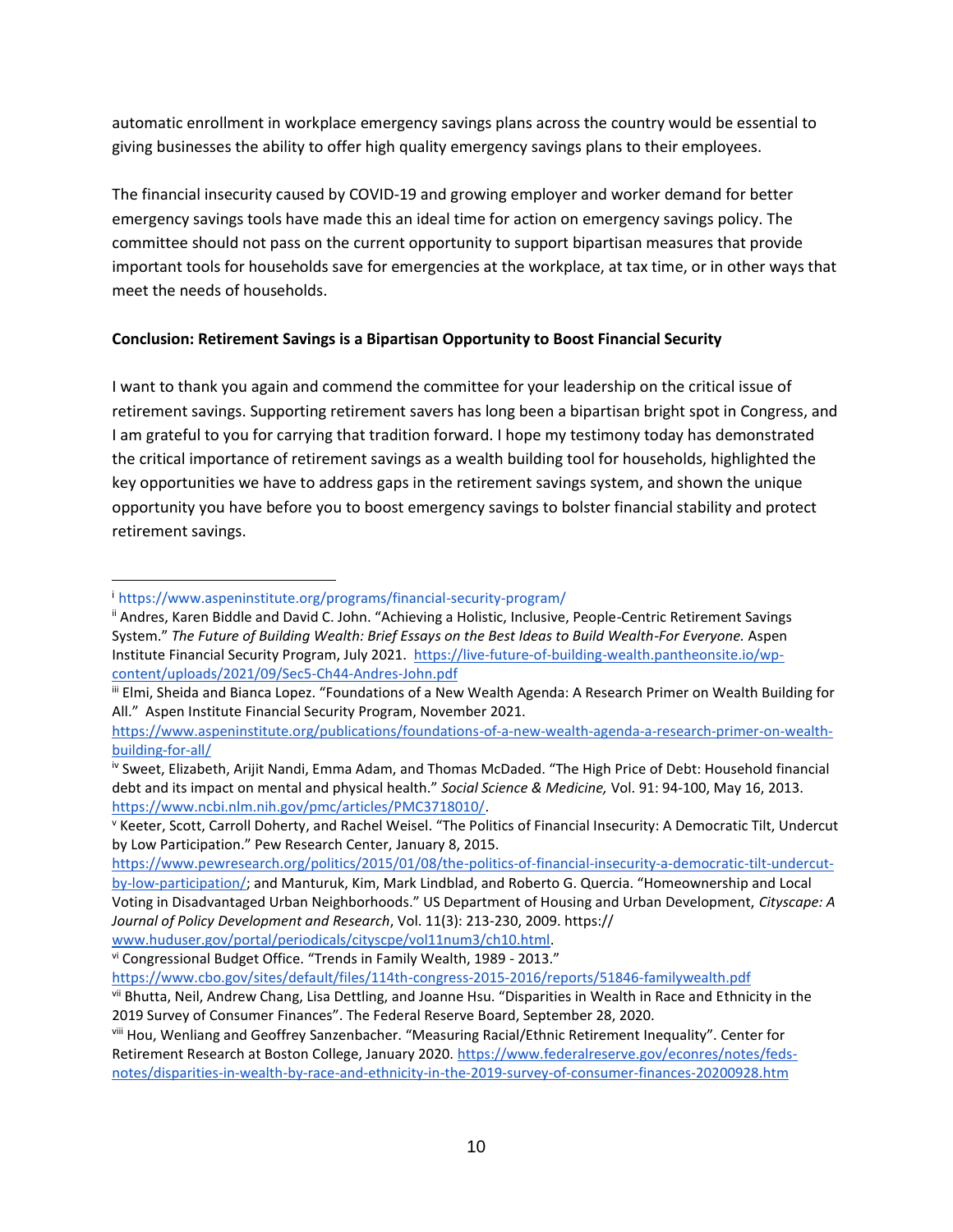ix Emmons, William, Ana Hernandez Kent, and Lowell Ricketts. "The Demographics of Wealth: How Education, Race and Birth Year Shape Financial Outcomes." The Federal Reserve Board of St. Louis, May 2018.

[https://www.stlouisfed.org/-/media/project/frbstl/stlouisfed/files/pdfs/hfs/essays/hfs\\_essay\\_2\\_2018.pdf?la=en](https://www.stlouisfed.org/-/media/project/frbstl/stlouisfed/files/pdfs/hfs/essays/hfs_essay_2_2018.pdf?la=en) <sup>x</sup> Traflet, Janice and Robert E. Right. "America doesn't just have a gender pay gap. It has a gender wealth gap." The Washington Post, April 2, 2019. [https://www.washingtonpost.com/outlook/2019/04/02/america-doesnt-just](https://www.washingtonpost.com/outlook/2019/04/02/america-doesnt-just-have-gender-pay-gap-it-has-gender-wealth-gap/)[have-gender-pay-gap-it-has-gender-wealth-gap/](https://www.washingtonpost.com/outlook/2019/04/02/america-doesnt-just-have-gender-pay-gap-it-has-gender-wealth-gap/)

xi U.S. Bureau of Labor Statistics. "National Compensation Survey: Employee Benefits in the United States." March 2021.<https://www.bls.gov/ncs/ebs/benefits/2021/employee-benefits-in-the-united-states-march-2021.pdf>

xii Leonhardt, Megan. "58% of men were able to continue saving for retirement during the pandemic—but only 41% of women." CNBC, June 16, 2021. were[https://www.cnbc.com/2021/06/16/why-pandemic-hit-womens](https://www.cnbc.com/2021/06/16/why-pandemic-hit-womens-retirement-savings-more-than-mens.html)[retirement-savings-more-than-mens.html](https://www.cnbc.com/2021/06/16/why-pandemic-hit-womens-retirement-savings-more-than-mens.html)

xiii <https://www.bls.gov/opub/mlr/2018/article/who-chooses-part-time-work-and-why.htm>

xiv Harvey, Catherine. "Access to Workplace Retirement Plans by Race and Ethnicity". AARP Public Policy Institute, February 2017[. https://www.aarp.org/ppi/info-2017/Access-to-Workplace-Retirement-Plans-by-Race-and-](https://www.aarp.org/ppi/info-2017/Access-to-Workplace-Retirement-Plans-by-Race-and-Ethnicity.html)[Ethnicity.html](https://www.aarp.org/ppi/info-2017/Access-to-Workplace-Retirement-Plans-by-Race-and-Ethnicity.html)

xv John, David and William Shiflett. "Higher Initial Contribution Levels in Automatic Enrollment Plans May Result in Greater Retirement Savings: A Review of the Evidence." AARP Public Policy Institute, April 2017. <https://www.aarp.org/content/dam/aarp/ppi/2017/01/Default-Contribution-Rate.pdf>

xvi U.S. Bureau of Labor Statistics, "National Compensation Survey: Employee Benefits in the United States." March 2021.<https://www.bls.gov/ncs/ebs/benefits/2021/home.htm>

xvii U.S. Bureau of Labor Statistics. "Number of Jobs, Labor Market Experience, Marital Status, and Health: Results from a National Longitudinal Survey." August 31, 2021. <https://www.bls.gov/news.release/pdf/nlsoy.pdf> xviii Retirement Clearinghouse. "Auto Portability - Increasing Retirement Security for Americans." <https://rch1.com/auto-portability>

xix Munnel, Alicia and Anthony Webb. "The Impact of Leakages on 401(k)/IRA Assets" Center for Retirement Research at Boston College, February 2015. [https://crr.bc.edu/briefs/the-impact-of-leakages-on-401kira](https://crr.bc.edu/briefs/the-impact-of-leakages-on-401kira-assets/#:~:text=Estimates%20indicate%20that%20about%201.5,retirement%20by%20about%2025%20percent)[assets/#:~:text=Estimates%20indicate%20that%20about%201.5,retirement%20by%20about%2025%20percent.](https://crr.bc.edu/briefs/the-impact-of-leakages-on-401kira-assets/#:~:text=Estimates%20indicate%20that%20about%201.5,retirement%20by%20about%2025%20percent)

xx Savings Preservation Working Group. "Cashing Out: The System Impact of Withdrawing Savings Before Retirement: A Review of Recent Research and Data." October 2019. [https://tsretirement.com/wp](https://tsretirement.com/wp-content/uploads/2020/02/cashing-out-issue.pdf)[content/uploads/2020/02/cashing-out-issue.pdf](https://tsretirement.com/wp-content/uploads/2020/02/cashing-out-issue.pdf)

<sup>xxi</sup> Goodman, Lucas, Anita Mukherjee and Shanthi Ramnath. "Set it and Forget it? Financing Retirement in the Age of Defaults." August 11, 2021. [https://papers.ssrn.com/sol3/papers.cfm?abstract\\_id=3864530](https://papers.ssrn.com/sol3/papers.cfm?abstract_id=3864530)

xxii John, David, J. Mark Iwry, Christopher Pulliam, and William Gale. "Small retirement accounts: Issues and options." Brookings Institution, September 21, 2021. [https://www.brookings.edu/research/small-retirement](https://www.brookings.edu/research/small-retirement-accounts-issues-and-options/)[accounts-issues-and-options/](https://www.brookings.edu/research/small-retirement-accounts-issues-and-options/)

xxiii Guerin, Renee. "National Urban League, NAACP Endorse 401k Auto Portability." 401K Specialist, January 19, 2022. <https://401kspecialistmag.com/national-urban-league-naacp-endorse-401k-auto-portability/>

xxiv Congressional Budget Office. "Social Security Replacement Rates and Other Benefit Measures: An In-Depth Analysis." April 2019. <https://www.cbo.gov/publication/55038>

xxv Melford, Genevieve and Financial Security Program. "Five Lessons About Financial Well-Being." Aspen Institute Financial Security Program, May 2020. [https://www.aspeninstitute.org/blog-posts/five-lessons-about-financial](https://www.aspeninstitute.org/blog-posts/five-lessons-about-financial-well-being/)[well-being/](https://www.aspeninstitute.org/blog-posts/five-lessons-about-financial-well-being/) 

xxvi Ratcliffe, Caroline, Brianna Middlewood, Melissa Knoll, Misha Davies, and Grant Guillory. "Emergency Savings and Financial Security: Insights from the Making Ends Meet Survey and Consumer Credit Panel." Consumer Financial Protection Bureau, March 2022[. https://www.consumerfinance.gov/data-research/research-](https://www.consumerfinance.gov/data-research/research-reports/emergency-savings-financial-security-insights-from-making-ends-meet-survey-and-consumer-credit-panel/)

[reports/emergency-savings-financial-security-insights-from-making-ends-meet-survey-and-consumer-credit-panel/](https://www.consumerfinance.gov/data-research/research-reports/emergency-savings-financial-security-insights-from-making-ends-meet-survey-and-consumer-credit-panel/) xxvii Akabas, Shai, Kara Watkins, and Nicko Gladstone. "New BPC Survey Shows Americans Need Better Ways to Save for Emergencies." Bipartisan Policy Center, February 25, 2021. [https://bipartisanpolicy.org/blog/new-bpc](https://bipartisanpolicy.org/blog/new-bpc-survey-shows-americans-need-better-ways-to-save-for-emergencies/)[survey-shows-americans-need-better-ways-to-save-for-emergencies/](https://bipartisanpolicy.org/blog/new-bpc-survey-shows-americans-need-better-ways-to-save-for-emergencies/)

xxviii Fedor, Lauren, and Christine Zhang. "Income of 73% of US Hit by Coronavirus Outbreak — FT-Peterson Poll." Financial Times, April 7, 2020. <https://www.ft.com/content/7a7233a3-160a-41be-8d63-40f64e041e57>